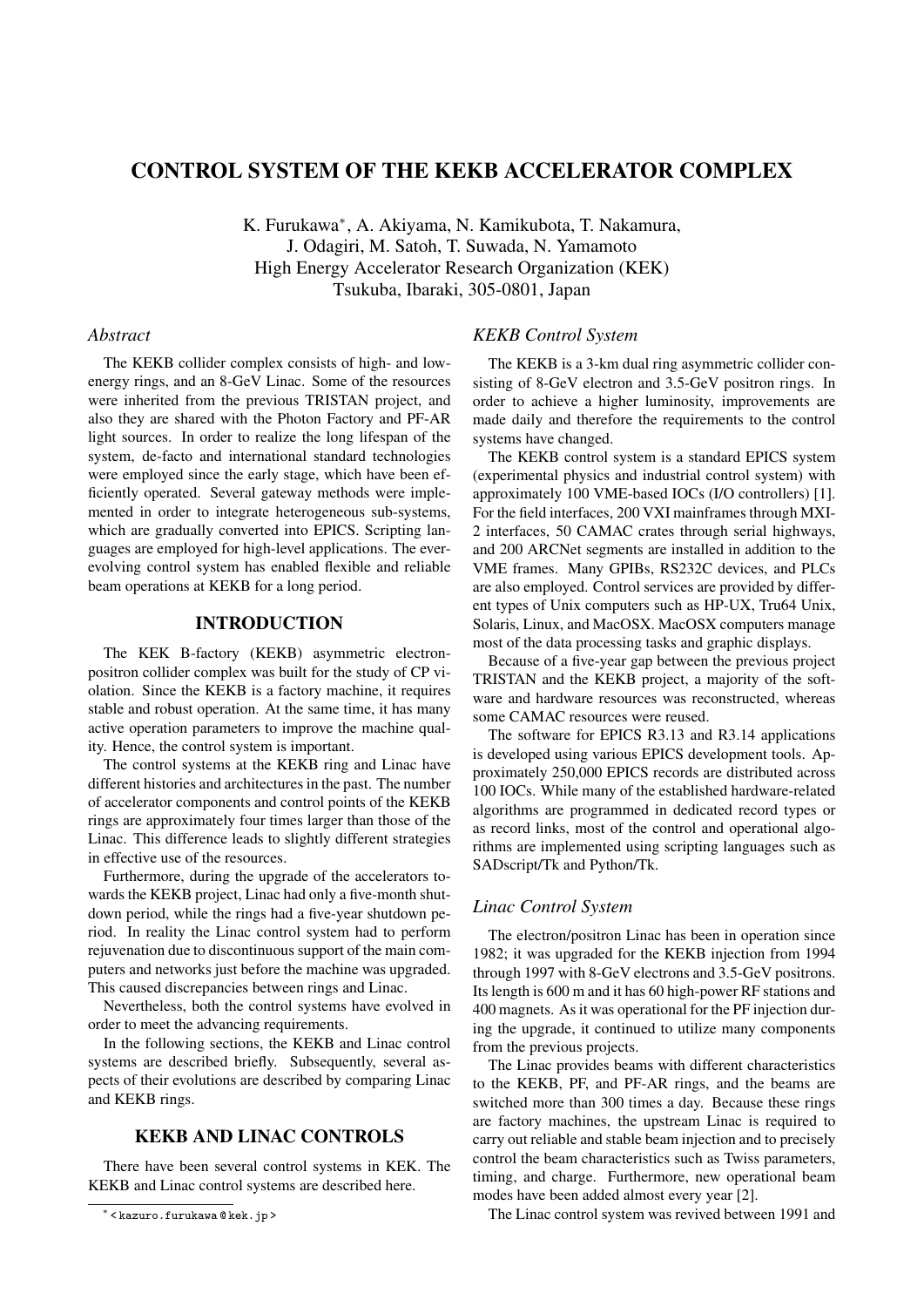1993 just before the approval of the KEKB project, and minor and gradual modifications were made during its upgrade for use in the KEKB. The control system comprises 30 VMEs, 150 PLCs, 15 CAMACs, 30 VXIs, 24 intelligent oscilloscopes, many Unix computers, and redundant Ethernet/IP networks.

The design concept of this system was based on the use of de-facto standards such as Unix, VME, and TCP/IP and the use of optical Ethernet/IP networks for all device controllers without any special field networks [3]. This concept was inherited by J-PARC controls, while the use of EPICS was inherited from KEKB controls [4].

Most of the communication in the control system is achieved by a locally developed RPC (remote procedure call). The overall system is multitiered; the lower level is controlled by the UDP-RPC or simple UDP protocols in order to recover failures promptly. The upper level is controlled by the TCP-RPC, and a network-wide softwarebased shared memory system is provided for read-only information. The Linac API (application program interface) provides a transparent access to the UDP-RPC, TCP-RPC, and shared memory.

It also has communication links to console systems, utility facilities, and downstream accelerators including EPICS gateways. The EPICS gateways are implemented in several methods such as soft-IOCs, portable CASs (channel access servers), and dedicated IOCs with gateway programs. Currently, the EPICS gateways are utilized for most of the data archiving operations using an EPICS channel archiver and a KEKBlog and for operational alarms using a KEKB-alarm.

#### *Operation of KEKB and Linac*

Most of the operational panels are developed using scripting languages, and those for beam operations are written using SADscript [5].

SADscript is a Mathematica-like language whose processor is written in Fortran and has built-in interfaces for EPICS channel access (asynchronous and synchronous), Tk X11 widgets, CanvasDraw, Plotting, KBFrame graphic libraries on top of Tk, numerical data processing such as fitting and FFT, inter-process communication, and SAD-core, a full accelerator modeling engine including a symplectic beam tracking method and beam envelope capabilities [6].

SAD and SADscript are designed to perform almost all tasks related to the accelerator and beam operation. The Mathematica-like list-processing functions of SADscript enable the rapid development of online operational software. Many novel concepts have been tested using such rapid prototyping soon after the proposal. Virtual accelerators are also built using SAD in order to analyze the behavior of accelerators with new operational parameters.

# COMMUNICATION NETWORK

At the Linac, most of the communication links had to be fiber-optic links, because the electromagnetic interference from high-power RF pulse modulators is significant. Since 1982, home-grown fiber optic networks with various speeds were developed. However, some of them often failed because the fiber-optic technology was not yet established. Furthermore, the diagnosis was time-consuming as the network topology was a loop topology.

In 1993, during the control upgrade, commercially available technologies were employed, namely, exclusive use of fiber-optic Ethernet/IP networks, without any special field networks. This step enabled us to concentrate on other important areas. The IP network also enabled us to make a transition from slow (10 Mbps) technology to an improved one (1 Gbps) without software modifications.

During the upgrade towards the KEKB project, a redundant technology was introduced at 40 fiber-optic Ethernet links, which ensured continuous operation of the accelerator. Employed technologies were redundant transceivers at first, and subsequently the standard protocols of rapid spanning-tree and HSRP/VRRP.

On the other hand, at the ring, the TRISTAN project employed a token ring network between minicomputers and CAMAC serial highways for equipment.

For the KEKB project, the IP network was introduced for the EPICS. Also introduced there were more than 200 ARCNet segments for various equipment controllers, 20 segments of MXI-2 interconnect for VXI mainframes, and CAMAC serial highways.

### EQUIPMENT CONTROLLERS

At the Linac approximately 300 microprocessor-based controllers were used from 1982 to 1997. They were linked with home-grown fiber optic networks.

After the control upgrade in 1993, PLCs (programmable logic controllers) were employed and attached to the fiberoptic Ethernet link. Currently, 150 PLCs are utilized.

During the Linac upgrade since 1995, 30 VXI mainframes for RF measurement, 5 VMEs and 10 CAMAC crates for timing, and 20 VMEs for beam monitors were installed. In 2006, 24 oscilloscopes with embedded Windows-XP 3GHz computers were introduced for 100 BPMs. These oscilloscopes enabled 10 GS/s 50 Hz acquisitions with local processing of 20 calibration parameters.

At the ring, the CAMAC served as the interface to the equipment during the TRISTAN project.

For the KEKB project, various platforms were introduced, such as 100 VME/IOC without analog processing, 200 VXI/MXI mainframes for 900 BPMs, 50 CAMAC crates for RF and vacuum, ARCNet boards for magnet, GPIB for measurement, and PLC for interlocks.

#### TRANSITION TO EPICS

During the Linac control upgrade from 1991 to 1993, we replaced old software with home-grown RPC software. It was an unpleasant timing soon before the KEKB upgrade.

After the EPICS was chosen at the KEKB ring, several facilities were employed to connect the Linac controls with